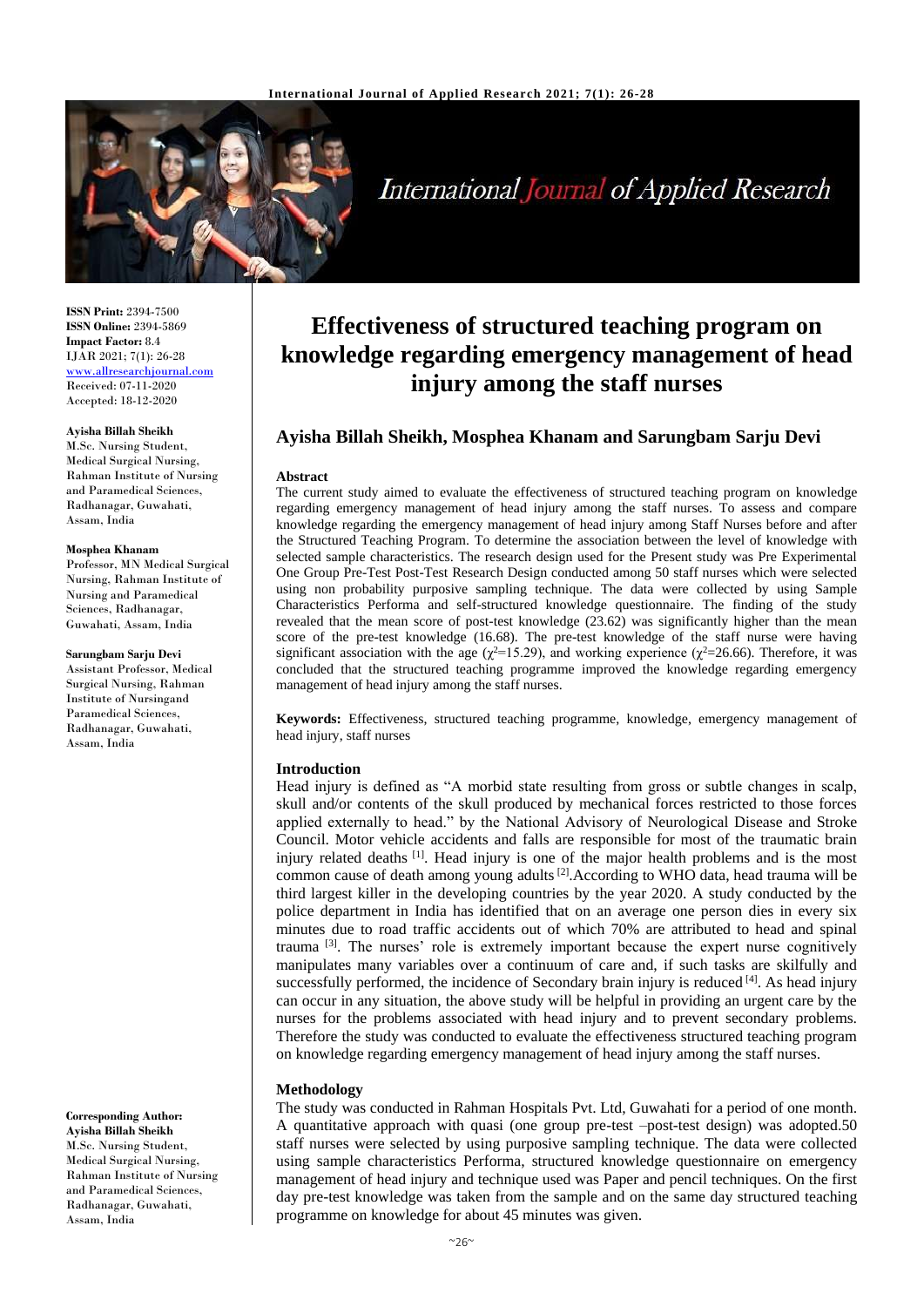On the day 8th the post test of knowledge was taken. Sample characteristics Performa consisting of 8 items which included: age, gender, work experience, education qualification, marital status, religion, area of work and previous knowledge exposure regarding emergency management of head injury. Structured knowledge questionnaire regarding emergency management of head injury consist of 30 multiple choice questions covering the following areas: meaning, causes, types, clinical manifestation, assessment and management of emergency management of head injury.

Content validity of the tools was established by the suggestion of total 9 experts in the field of medical surgical nursing and neurology. The reliability co-efficient of selfstructured knowledge questionnaire was calculated by Karl Pearson coefficient of correlation and found to be reliable(0.98).Ethical consideration: Formal administrative approval was taken from the Director operation of the Rahman Hospitals Pvt.Ltd., and from the Institutional Human Ethical Committee of Rahman Hospitals Pvt. Ltd.,Written Informed Consent form was taken from the participants.

#### **Results**

Frequency and percentage distribution of Staff Nurses according to Sample Characteristic Shows that majority of the staff nurses 44(88 %) belongs to 22-27 years of age. In sex distribution, majority of the staff nurses 47 (94%) belonged to female. According to work experience, majority of the staff nurses 26 (52%) of the staff nurse have below 1 year of working experience. In educational qualification, majority of the staff nurses 26 (52%) belonged to GNM. Regarding marital status, majority of the staff nurses 48 (96%) was unmarried. In religion, majority of the staff nurses 23 (46%) belongs to Christian. In area of work, majority of the staff nurses 27 (54%) of the staff nurse belonged to Intensive care unit ward. In regards to previous knowledge exposure regarding emergency management of head injury, majority of the staff nurses 37 (74%) of the staff nurses have no knowledge regarding emergency management of head injury while 26% (13) have previous knowledge regarding emergency management of head injury.

Table 1 show that there was marked increase in the post test level of score of knowledge regarding emergency management of head injury.

Table 2 shows that the computed 't' value (t=13.09, *p*=<.001) was found statistically highly significant at 0.05 level of significance which showed that mean score of posttest knowledge was significantly higher than the mean score of the pre-test knowledge. Hence, the research hypothesis  $H_1$  is accepted and null hypothesis  $H_{01}$  is rejected.

Chi square test showing the association of pretest knowledge with their selected sample characteristics. There was significant association of previous knowledge with the age ( $\chi^2$ =15.29, *P*=<.001) and working experience ( $\chi^2$ =26.66,  $P = <.001$ ). Therefore, the research hypothesis H<sub>2</sub> is accepted and null hypothesis $Ho<sub>2</sub>$  is rejected.

**Table 1:** Frequency and percentage distribution of staff nurses in terms of level of knowledge regarding emergency management of head injury

| $N = 50$ |
|----------|
|----------|

| Sl. No. | Level of knowledge | Scores range                | <b>Pre-test</b> (f)% | Post-test $f(\%)$ |
|---------|--------------------|-----------------------------|----------------------|-------------------|
|         | Inadequate         | 1-14(<50%)                  | 3(26%)               | $1(2\%)$          |
|         | Moderate           | $15-22$ ( $>50$ to $75\%$ ) | 35(70%)              | $17(34\%)$        |
|         | Adequate           | $23-30(>75%)$               | 2(4%)                | 32(64%)           |

**Table 2:**Comparison of mean, mean difference, standard deviation, standard deviation of difference and t-value of knowledge score before and after structured teaching programme on emergency management of head injury

|                                                                                                       |                  |                 | $N = 50$ |    |                 |  |
|-------------------------------------------------------------------------------------------------------|------------------|-----------------|----------|----|-----------------|--|
| <b>Knowledge score</b>                                                                                | $Mean \pm SD$    | $MD \pm SDD$    |          | df | <i>p</i> -value |  |
| Pre-test knowledge score                                                                              | $16.68 \pm 3.03$ | $6.94 \pm 3.75$ | '3.09    | 49 | ${<}.001**$     |  |
| Post-test knowledge score                                                                             | $23.62 \pm 3.42$ |                 |          |    |                 |  |
| $\cdot$ $\sim$<br>1.1.001<br>$\sim$ $\sim$ $\sim$<br>$\sim$ $\sim$ $\sim$ $\sim$ $\sim$ $\sim$ $\sim$ |                  |                 |          |    |                 |  |

\*\*Significant at <.05, tab value= 2.680

# **Discussion**

The present study conducted among the staff nurse which reveals that majority (88%) of the staff nurses belonged to 22-27 years of age. In contrast the findings reported by Sabarivel N, Khan  $A$  [5] who conducted a study on students' knowledge of first aid management of head injury which shows that majority 53.3% belongs to age group of 20 years and above.

In the present study, the structured teaching programme on knowledge of emergency management of head injury was effective which showed that that mean score ofpost-test knowledge (23.62) was significantly higher than the mean score of the pre-test knowledge (16.68). Similar finding were reported by Makasare N, Makasare P[6], who conducted a study on effectiveness of planned teaching programme on knowledge of nurses regarding care of acute head injury patients depict that there was significant difference suggesting that plan teaching programme was effective in increasing the knowledge of staff nurses (t=20.94).

In the present study there was significant association of previous knowledge with the age (15.29) and working experience (26.66) with contrast to another finding by Sabarivel N, Khan A  $^{[5]}$  who conducted a study on effectiveness of structured teaching programme on knowledge regarding emergency management of head injury among college students shows that there was association between the pre-test knowledge and the demographic variable age (11.6), religion (11.4), income of the head of the family (13.4).

#### **Conclusion**

The mean post-test knowledge score was significantly higher than the pre-test knowledge score regarding emergency management of head injury among the staff nurses. Therefore the study concludes that the Structured Teaching Programme was effective in enhancing the Knowledge Regarding Emergency Management of Head Injury among the Staff Nurses.